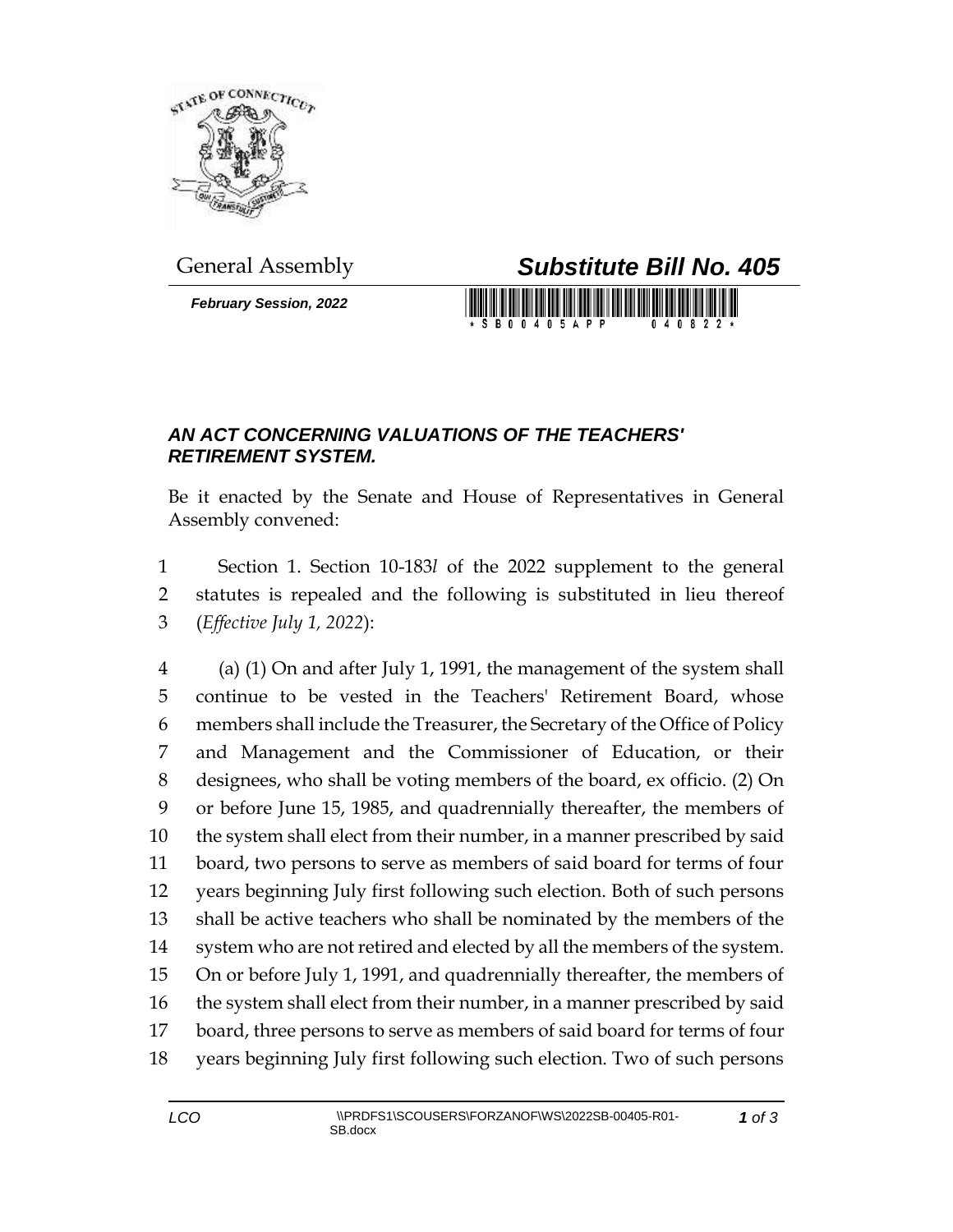shall be retired teachers who shall be nominated by the retired members of the system and elected by all the members of the system and one shall be an active teacher who shall be nominated by the members of the system who are not retired and elected by all the members of the system. (3) On or before July 1, 2011, and quadrennially thereafter, the members of the system shall elect from their number, in a manner prescribed by 25 said board, one person to serve as a member of said board for a term of 26 four years beginning July first following such election. Such person shall be an active teacher who shall be nominated by the members of the system who are not retired, elected by all the members of the system and a member of an exclusive representative of a teachers' bargaining unit that is not represented by the members of the board elected under subdivision (2) of this subsection. (4) If a vacancy occurs in the positions filled by the members of the system who are not retired, said board shall elect a member of the system who is not retired to fill the unexpired portion of the term. If a vacancy occurs in the positions filled by the retired members of the system, said board shall elect a retired member of the system to fill the unexpired portion of the term. The Governor shall appoint five public members to said board in accordance with the provisions of section 4-9a, one of whom shall be the mayor, first selectman or chief elected official of a municipality. On and after October 31, 2017, the Governor shall fill the next vacant position on the board that is appointed by the Governor with a person who is the mayor, first selectman or chief elected official of a municipality. The members of the board shall serve without compensation, but shall be reimbursed for any expenditures or loss of salary or wages which they incur through service on the board. A majority of the membership of the board shall constitute a quorum for the transaction of any business.

 (b) In carrying out its duties, the board may employ a chief administrator with a title established by the board, who shall also serve as secretary of the board, an administrative officer and such staff as may be necessary. Their salaries shall be paid by said board with the approval of the Secretary of the Office of Policy and Management. Said board shall employ the services of one or more actuaries, each of which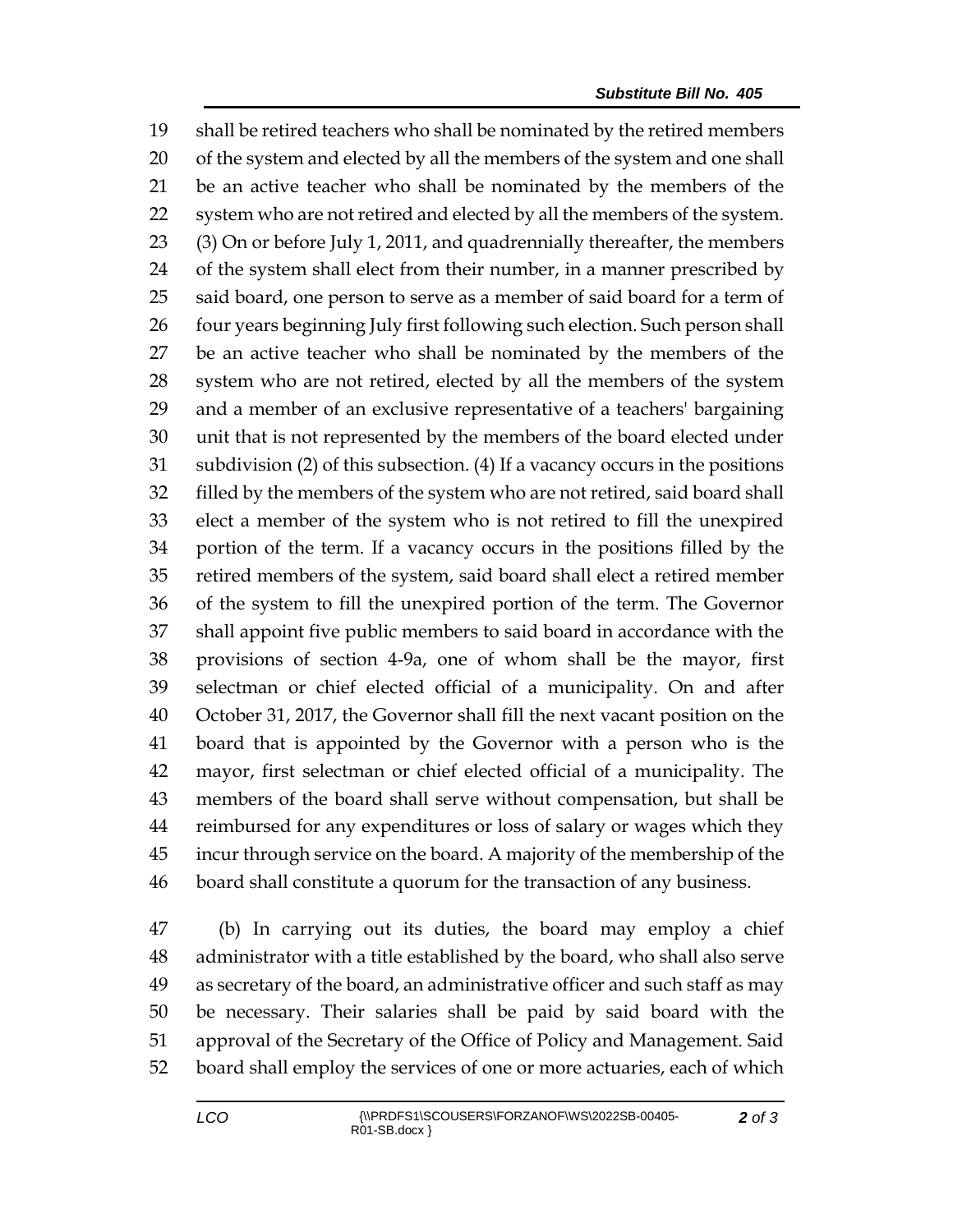shall be an individual or firm having on its staff a fellow of the Society of Actuaries, to carry out the actuarial duties of this section and sections 10-183b, 10-183r, and 10-183z and for such related purposes as the board deems advisable. The cost of such services shall be charged to the funds provided for in section 10-183r. Said board shall arrange for such actuary to prepare an actuarial valuation of the assets and liabilities of the system as of June **[**30, 1980, and at least once every two years thereafter**]** thirtieth, annually. On the basis of reasonable actuarial assumptions approved by the board, such actuary shall determine the actuarially determined employer contribution required to meet the actuarial cost of current service and the unfunded accrued liability. **[**Commencing December 1, 2002, such**]** Such valuation shall be completed prior to December first, **[**biennially**]** annually. Said board shall adopt all needed actuarial tables and may adopt regulations and rules not inconsistent with this chapter, including regulations and rules for payment of purchased service credits and repayment of previously withdrawn accumulated contributions. Said board shall establish an operational budget necessary for the management of the system. The board may enter into such contractual agreements, in accordance with established procedures, as may be necessary for the discharge of its 73 duties.

| This act shall take effect as follows and shall amend the following<br>sections: |                     |         |
|----------------------------------------------------------------------------------|---------------------|---------|
| Section 1                                                                        | <i>July 1, 2022</i> | 10-1831 |

## *APP Joint Favorable Subst.*

## *Statement of Legislative Commissioners:*

In Subsec. (b), "June 30, 1980, and at least **[**once every two years**]**  annually thereafter" was changed to "June **[**30, 1980, and at least once every two years thereafter**]** thirtieth, annually" and "Commencing December 1, 2002, such valuation shall be completed prior to December first **[**biennially**]** annually" was changed to " **[**Commencing December 1, 2002, such**]** Such valuation shall be completed prior to December first, **[**biennially**]** annually" for accuracy and clarity.